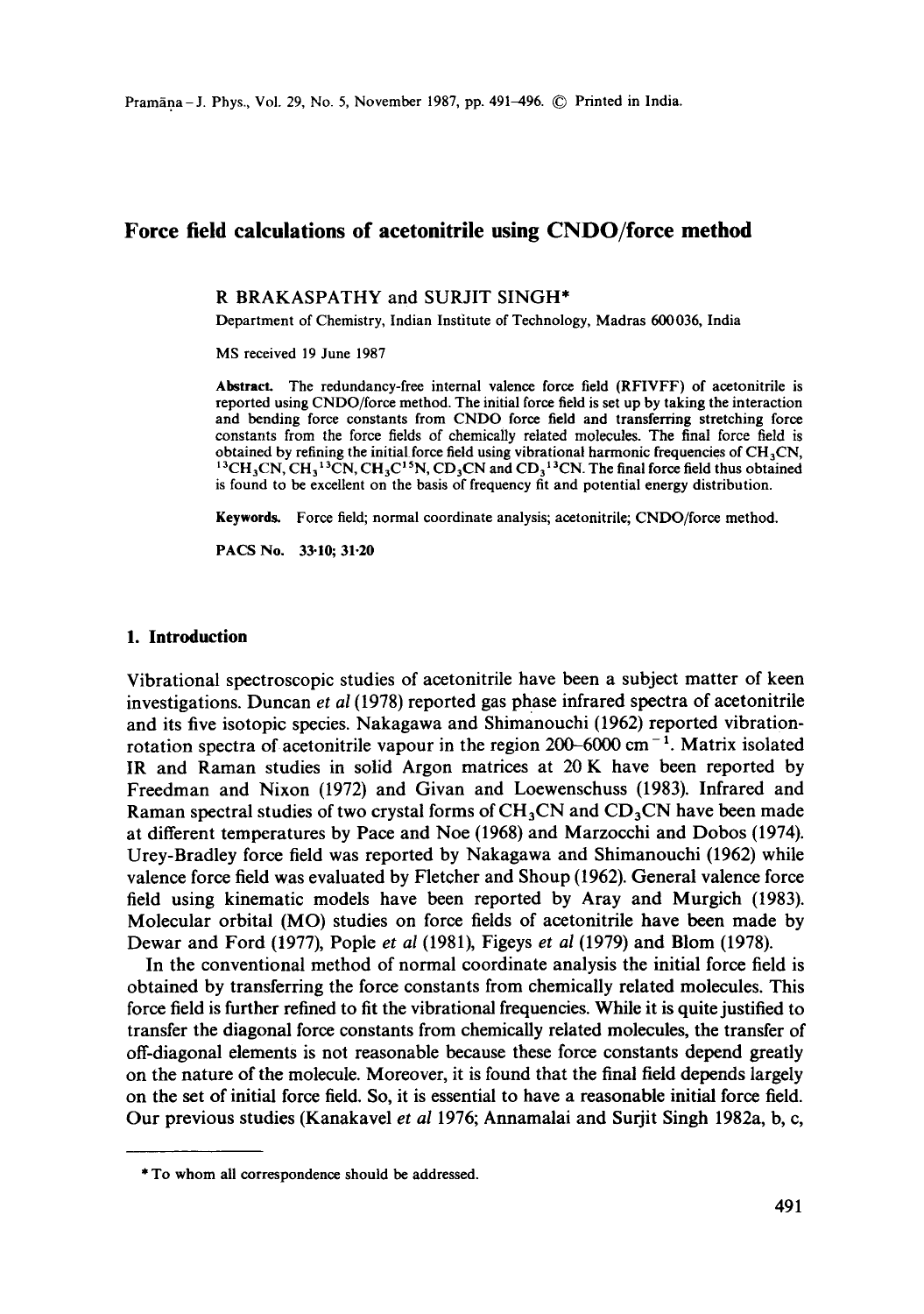1983a, b; Annamalai *et al* 1978, 1984; Jothi *et al* 1982; Brakaspathy *et al* 1985; Brakaspathy and Surjit Singh 1985, 1986a, b) using CNDO/force method predict the bending force constant, stretch-bend and bend-bend interaction constants correctly both in sign and magnitude. The stretch-stretch interaction constants are about 50% higher in magnitude and the stretching constants are exaggerated to 2–3.5 times. Abinitio studies (Meyer and Pulay 1974) yield good results but require a lot of computation time. It was pointed out by IUPAC (1977) that the force constants corresponding to the coordinates expressed by redundancy conditions are indeterminate and recommendations were made that the redundancy-free coordinates should be used to have meaningful force fields. In our procedure the initial force field is set up by taking the bending and bend-bend interaction force constants from CNDO force field, scaling down the stretch-stretch interaction constants by a factor of 0.65 and transferring the stretching force constants from the force fields of chemically related molecules. The redundancy-free internal valence force field (RFIVFF) is then calculated by refining the initial force field using vibrational frequency data of various isotopic species.

In the data reported earlier force fields were calculated either by conventional normal coordinate analysis or by MO method. Figeys *et al* (1979) reported ab-initio force constants of acetonitrile in terms of internal coordinates involving HCH and *HCC* angles without considering redundancy aspects. Blom (1978) calculated abinitio force constants using scale factors without iterating over the vibrational frequencies. In this paper, we report the redundancy-free internal valence force field of acetonitrile by considering five linear combinations of the six valence angles of the methyl group.

## **2. Computational details**

The CNDO/force calculations were carried out using a modified form (Kanakavel *et al* 1976) of Pople's computer program CNINDO (Pople and Beveridge 1970). The molecular geometry was optimized using the steepest-descent method (Pulay and Torok 1973). The forces were then calculated by distorting the molecule, from the optimized reference geometry, in the positive and negative directions of the redundancy-free internal coordinates. The distortions considered were 0-01  $\AA$ , 1° and 2° for stretching, bending and torsional coordinates respectively. The CNDO force constants were then derived from the forces using the relationships given earlier (Kanakavel *et al* 1976). All calculations were performed on IBM 370/155 computer.

# **3. Results and discussion**

The internal coordinates are illustrated in figure 1 and the redundancy-free internal coordinates are given in table 1. The initial force field was constructed according to the procedure given above. The harmonic frequencies reported by Duncan *et al* (1978) for acetonitrile and its 5 isotopic species  $CH_3CN$ ,  $^{13}CH_3CN$ ,  $CH_3^{13}CN$ ,  $CH_3C^{15}N$ ,  $CD<sub>3</sub>CN$  and  $CD<sub>3</sub><sup>13</sup>CN$  were used to refine the force field. Since the number of force constants to be evaluated were less than the number of vibrational frequencies, iterations were carried out on all the force constants. A total of 27 force constants were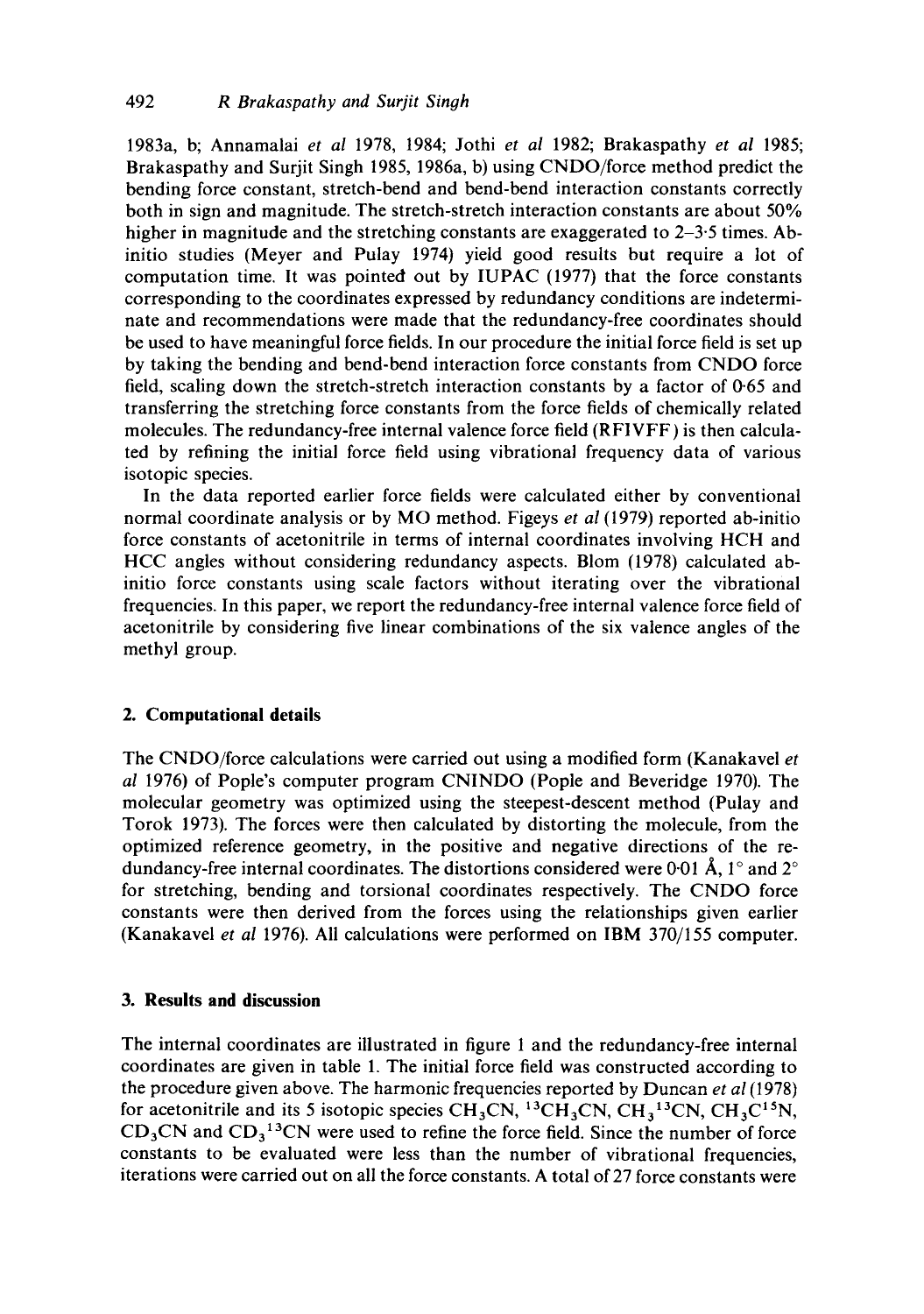

**Figure** 1. Internal coordinates of acetonitrile.

| Coordinate                                                                                  | Description           |  |  |
|---------------------------------------------------------------------------------------------|-----------------------|--|--|
| $v_{\text{CH}} = r_1$                                                                       | CH stretch            |  |  |
| $v_{\text{CH}} = r_2$                                                                       | CH stretch            |  |  |
| $v_{CH} = r_3$                                                                              | CH stretch            |  |  |
| $v_{cc} = d$                                                                                | CC stretch            |  |  |
| $v_{\text{cm}} = R$                                                                         | CN stretch            |  |  |
| $\delta_s$ CH <sub>3</sub> = *[3(1 + b <sup>2</sup> )] <sup>-1/2</sup>                      |                       |  |  |
| $\times [b(\alpha, +\alpha, +\alpha_3) - (\beta, +\beta, +\beta_3)]$                        | $CH3$ umbrella deform |  |  |
| $\delta'_{s}CH_{3} = 6^{-1/2} (2\alpha_{1} - \alpha_{2} - \alpha_{3})$                      | $CH3$ sym. deform     |  |  |
| $\gamma_{\parallel}$ CH <sub>3</sub> = 6 <sup>-1/2</sup> (2 $\beta_1 - \beta_2 - \beta_3$ ) | $CH3$ rock            |  |  |
| $δnCH3=2-1/2 (α2 - α3)$                                                                     | $CH3$ asym. deform    |  |  |
| $\gamma_1$ CH <sub>3</sub> = 2 <sup>-1/2</sup> ( $\beta_2 - \beta_3$ )                      | $CH3$ rock            |  |  |
| $\phi_{CCN} = \phi_{r}$                                                                     | CCN linear bend       |  |  |
| $\phi_{\text{CCN}} = \phi_v$                                                                | CCN linear bend       |  |  |

**Table** 1. Redundancy-free internal coordinates of acetonitrile.

\*  $b = 3 \sin \beta \cos \beta / \sin \alpha$ . The corresponding redundant coordinate is  $[3(1+b^2)]^{-1/2} [b(\alpha_1+\alpha_2+\alpha_3)+(\beta_1+\beta_2+\beta_3)].$ 

refined using 72 vibrational frequencies. The computer program FPERT developed by Schachtschneider (1964) was used to refine the force constant after including the damped least-squares subroutine.

Two types of force fields FF1 and FF2 were evaluated. In the case of FF1, the signs of interaction constants are kept unaltered during the iterations and in FF2, the signs are allowed to vary for a better frequency fit. The redundancy-free internal valence force field is given in table 2. The force fields FF1 and FF2 are found to be very similar with respect to their sign and magnitude. Therefore, further discussion is henceforth confined to FF1 force field only.

The force constants for C-C and C $\equiv$ N stretching vibrations are found to be 5.31 and 1903 mdyn  $\AA^{-1}$  respectively. This is in agreement with the valence force field values reported by Duncan *et al* (1978) (5.33 and 18.40 mdyn  $\AA^{-1}$  for C-C and C=N stretching respectively) and the ab-initio values reported by Blom (1978) (5.78 and 21.14 mdyn  $\AA^{-1}$  for C-C and C=N stretching respectively). The bending force constants are also predicted well in our calculations. The CH<sub>3</sub> umbrella deformation, CH<sub>3</sub> symmetry deformation, CH<sub>3</sub> rock and CCN-linear bending modes are found to have the values of 0.61, 0.61, 0.66 and 0.37 mdyn Å rad<sup>-2</sup> respectively, which agree with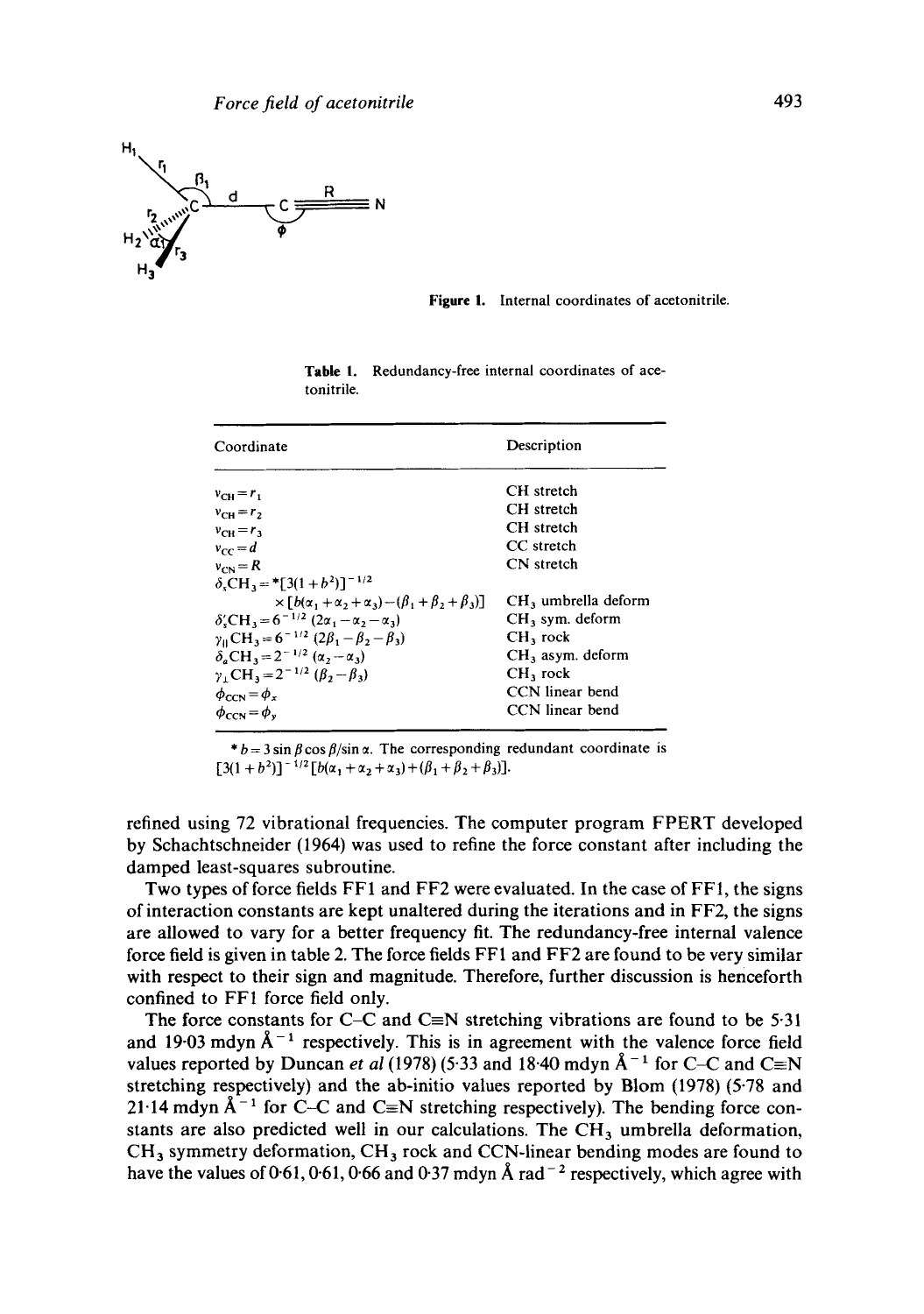| Description         | <b>CNDO/F</b> | FF1       | FF2             | Expt.<br>Duncan<br>et al (1978) | ab-initio<br>Blom<br>(1978) | <b>MUBFF</b><br>Duncan<br>(1964) |
|---------------------|---------------|-----------|-----------------|---------------------------------|-----------------------------|----------------------------------|
| F1,1                | $11-85$       | 5.14      | $5 - 14$        | 5.33                            | $5-46$                      | 4.91                             |
| F1,2                | 0.17          | $0 - 01$  | 0.01            | 0.01                            | 0.04                        | 0.06                             |
| F1,4                | 0.38          | $0 - 01$  | $0-01$          | 0.19                            | 0.12                        | 0.43                             |
| F1.5                | $-0.05$       | $-0.18$   | 0.08            | 0.00                            | $0 - 02$                    | $0 - 00$                         |
| F1.6                | $0-11$        | $0 - 05$  | $0 - 0.5$       | $-0.03$                         | 0.06                        | $-0.03$                          |
| F1,7                | $-0.22$       | $-0.10$   | $-0.10$         | $-0.12$                         | $-0.15$                     | $-0.08$                          |
| F1,8                | 0.24          | 0.15      | 0.15            | $0 - 02$                        | 0.15                        | 0.24                             |
| F1,11               | 0.03          | 0.01      | $-0.01$         | $-0.32$                         | $-0.01$                     | $0-0$                            |
| F2,3                | 0.17          | $0 - 01$  | 0 <sub>01</sub> | $-0.01$                         | $0 - 04$                    | 0.05                             |
| F2,7                | 0.11          | 0.04      | 0.04            | 0.06                            | $0 - 08$                    | 0.05                             |
| F2.8                | $-0.12$       | $-0.07$   | $-0.07$         | $-0.01$                         | $-0.07$                     | $-0.12$                          |
| F2,9                | $-0.19$       | $-0.08$   | $-0.08$         | $-0.10$                         | $-0.13$                     | $-0.08$                          |
| F <sub>2</sub> , 10 | 0.20          | 0.12      | 0.12            | $0 - 02$                        | 0.13                        | 0.21                             |
| F2,11               | $-0.12$       | $-0.01$   | $0-01$          | 0.16                            | $0 - 01$                    | $0-0$                            |
| F <sub>2</sub> , 12 | $0 - 03$      | $0 - 01$  | $-0.01$         | $-0.28$                         | $-0.01$                     | $0-0$                            |
| F4.4                | 17.15         | 5.31      | $5 - 31$        | 5.33                            | 5.78                        | $5-07$                           |
| F4.5                | 1.67          | 0.63      | 0.63            | 0.24                            | $-0.10$                     | 0.50                             |
| F4,6                | $-0.39$       | $-0.37$   | $-0.37$         | $-0.38$                         | $-0.48$                     | $-0.45$                          |
| F5.5                | 39.81         | $19 - 03$ | 19-03           | $18 - 40$                       | $21 - 14$                   | 18.65                            |
| F5.6                | $-0.06$       | $-0.07$   | $-0.07$         | $-0.05$                         | $-0.03$                     | $0 - 0$                          |
| F <sub>6</sub> , 6  | 0.71          | 0.61      | 0.61            | 0.61                            | 0.75                        | 0.50                             |
| F7,7                | 0.74          | $0 - 61$  | 0.61            | 0.54                            | 0.66                        | 0.53                             |
| F7,8                | $-0.04$       | $-0.02$   | $0 - 02$        | 0.03                            | $-0.01$                     | $0 - 04$                         |
| F7,11               | $0-01$        | $0 - 02$  | $0 - 02$        | 0.01                            | $-0.01$                     | $0-0$                            |
| F8.8                | 0.62          | 0.66      | 0.66            | 0.69                            | 0.84                        | 0.75                             |
| F8,11               | 0.14          | 0.10      | 0.10            | $-0.08$                         | $-0.12$                     | $0-0$                            |
| F11, 11             | 0.73          | 0.37      | 0.37            | 0.37                            | 0.45                        | 0.31                             |

Table 2. Redundancy-free internal valence force field of acetonitrile.\*

 $F1, 1 = F2, 2 = F3, 3;$   $F1, 2 = F1, 3;$   $F1, 4 = F2, 4 = F3, 4;$   $F1, 5 = F2, 5 = F3, 5;$   $F1, 6 = F2, 6 = F3, 6;$  $F2, 7 = F3, 7; F2, 8 = F3, 8; F2, 9 = F3, 9; F2, 10 = -F3, 10; F2, 11 = F3, 11; F2, 12 = -F3, 12; F7, 7 = F9, 9;$  $F7, 8 = F9, 10; F7, 11 = F9, 12; F8, 8 = F10, 10; F8, 11 = F10, 12; F11, 11 = F12, 12.$ 

\* Units for force constants: Stretching and stretch-stretch in mdyn  $A^{-1}$ , stretch-bend in mdyn rad<sup>-1</sup>, bending and bend-bend in mdyn  $\AA$  rad<sup>-2</sup>.

**t** The values given in columns **5, 6 and 7** are the redundancy-free internal force fields which are converted from their reported force fields.

the respective force constant values reported by Duncan *et al* (1978) (0.61, 0.54, 0.69 and 0.37 mdyn Å rad<sup>-2</sup>). The corresponding ab-initio values (Blom 1978) are 0.75, 0.66, 0.84 and 0.45 mdyn Å rad<sup>-2</sup>.

The interaction constants are also estimated correctly in the present calculations. For example, the value for C-C stretch/CH<sub>3</sub> umbrella bend interaction constant is found to be  $-0.37$  mdyn rad<sup>-1</sup> which is very close to the valence force field (Duncan *et al* 1978) value of  $-0.38$  mdyn rad<sup>-1</sup>. The ab-initio (Blom 1978) and Urey-Bradley (Duncan 1964) values for the same are reported as  $-0.48$  and  $-0.45$  mdyn rad<sup>-1</sup>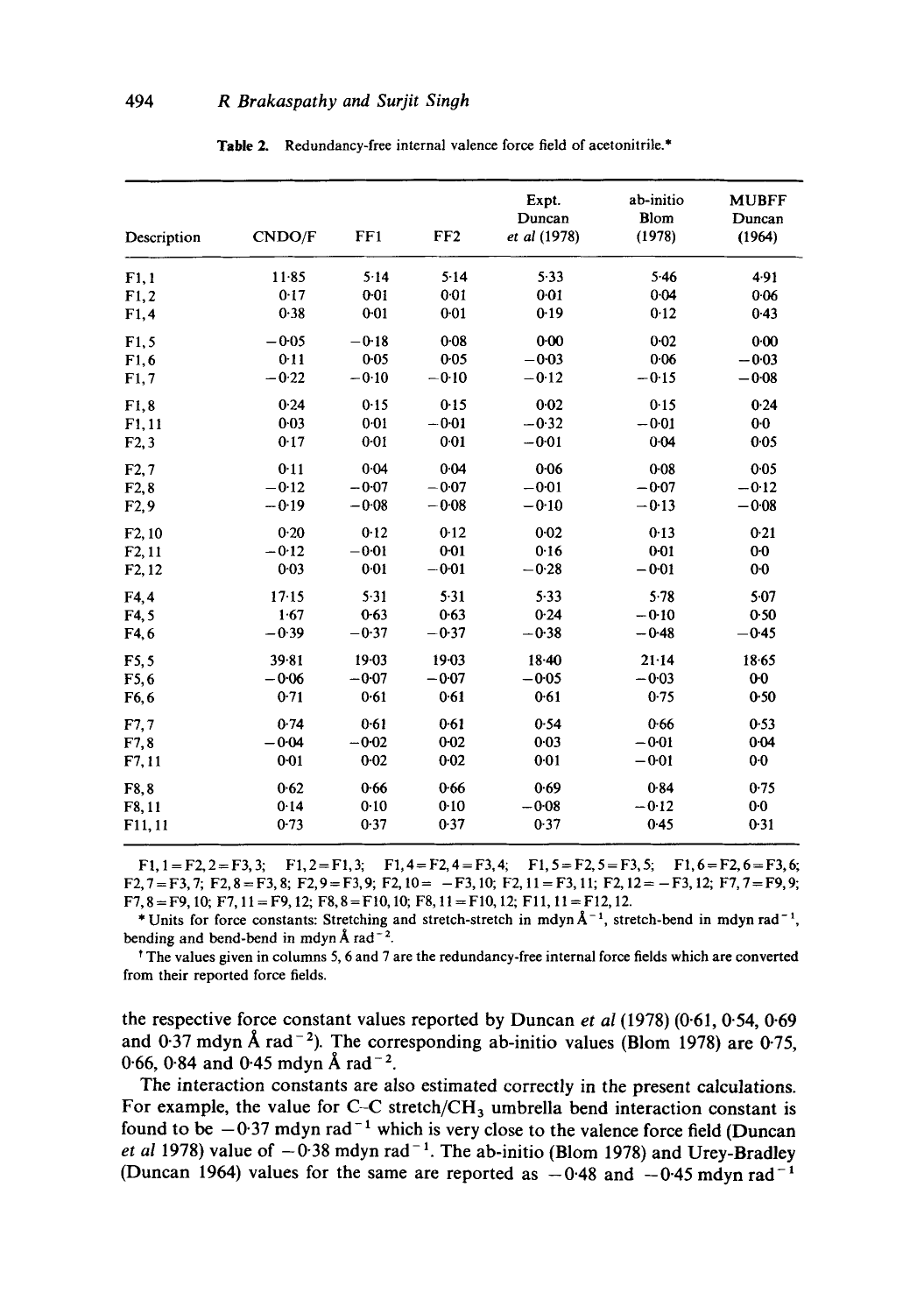| Observed           | Calculated | Δν     | <b>PED</b>                                                   |
|--------------------|------------|--------|--------------------------------------------------------------|
| CH <sub>3</sub> CN |            |        |                                                              |
| A                  |            |        |                                                              |
| $3044 - 4$         | 3044.5     | $-0.1$ | $v_{\text{CH}}(100)$                                         |
| 2293.6             | 2293.9     | $-0.3$ | $v_{CN}(94)$                                                 |
| 1418-4             | $1418 - 0$ | $0-4$  | $\delta$ ,CH <sub>3</sub> (104)                              |
| 929.3              | 929.4      | $-0.1$ | $v_{cr}$ (87)                                                |
| Е                  |            |        |                                                              |
| 3134.5             | 3135.6     | $-1-1$ | $v_{\text{CH}}(101)$                                         |
| 1477.6             | $1476 - 7$ | 0.9    | $\delta$ , CH <sub>3</sub> (96)                              |
| 10620              | $1061-2$   | $0-8$  | $y_{\rm H}$ CH <sub>3</sub> (84)                             |
| 3650               | 365.6      | $-0.6$ | $\phi_{\text{CCN}}(100), \gamma_{\text{H}}\text{CH}_3(15\%)$ |

**Table 3.** Observed and calculated frequencies  $(cm<sup>-1</sup>)$  and potential energy distributions (%) for acetonitrile\*.

\* Similar data for its 5 isotopic species with  ${}^{2}H$ ,  ${}^{13}C$  and  ${}^{15}N$  substitution have also been calculated and can be made available on request.

respectively. The  $CH_3$  rock/CCN linear bend interaction constant is found to be 0.10 mdyn Å rad<sup>-1</sup> whereas the experimental (Duncan *et al* 1978) and ab-initio (Blom) methods predict these values as  $-0.08$  and  $-0.12$  mdyn Å rad<sup>-2</sup>. In UBFF this value is constrained to zero. Furthermore, while the present investigation envisages a strong interaction for  $v_{\text{CC}}/v_{\text{CN}}$  mode (0.63 mdyn  $\AA^{-1}$ ), ab-initio calculation (Blom 1978) predicts a negative value  $(-0.1 \text{ mdyn}~\text{\AA}^{-1})$  for this interaction.

The calculated and observed frequencies alongwith potential energy distributions are reported in table 3. It is observed that most of the bands are uncoupled having more than 80% contribution from single redundancy-free internal coordinates. However, the band at 365 cm<sup> $-1$ </sup> is found to have significant contribution from CCN linear bend (100%) and CH<sub>3</sub> rock (15%) coordinates. In deuterated species the CC stretching and  $CD_3$  umbrella bending coordinates are found to have significant contributions for the band observed at  $838.6 \text{ cm}^{-1}$ . The agreement between calculated and observed frequencies is within  $+1$  cm<sup>-1</sup>.

#### **Acknowledgement**

The authors thank the Department of Science and Technology, Government of India for financial assistance,

#### **References**

Annamalai A, Kanakavel M and Singh S 1978 *Proc. Indian Acad. Sci.* A87 337 Annamalai A, Kanakavel M and Singh S 1984 *Proc. Indian Acad. Sci. (Chem. Sci.)* 93 917 Annamalai A and Singh S 1982a *J. Mol. Struct. Theochem.* 87 169 Annamalai A and Singh S 1982b *J. Chem. Phys.* 77 860 Annamalai A and Singh S 1982c *Indian J. Chem.* A21 949 Annamalai A and Singh S 1983a *Indian J. Pure Appl. Phys.* 21 82